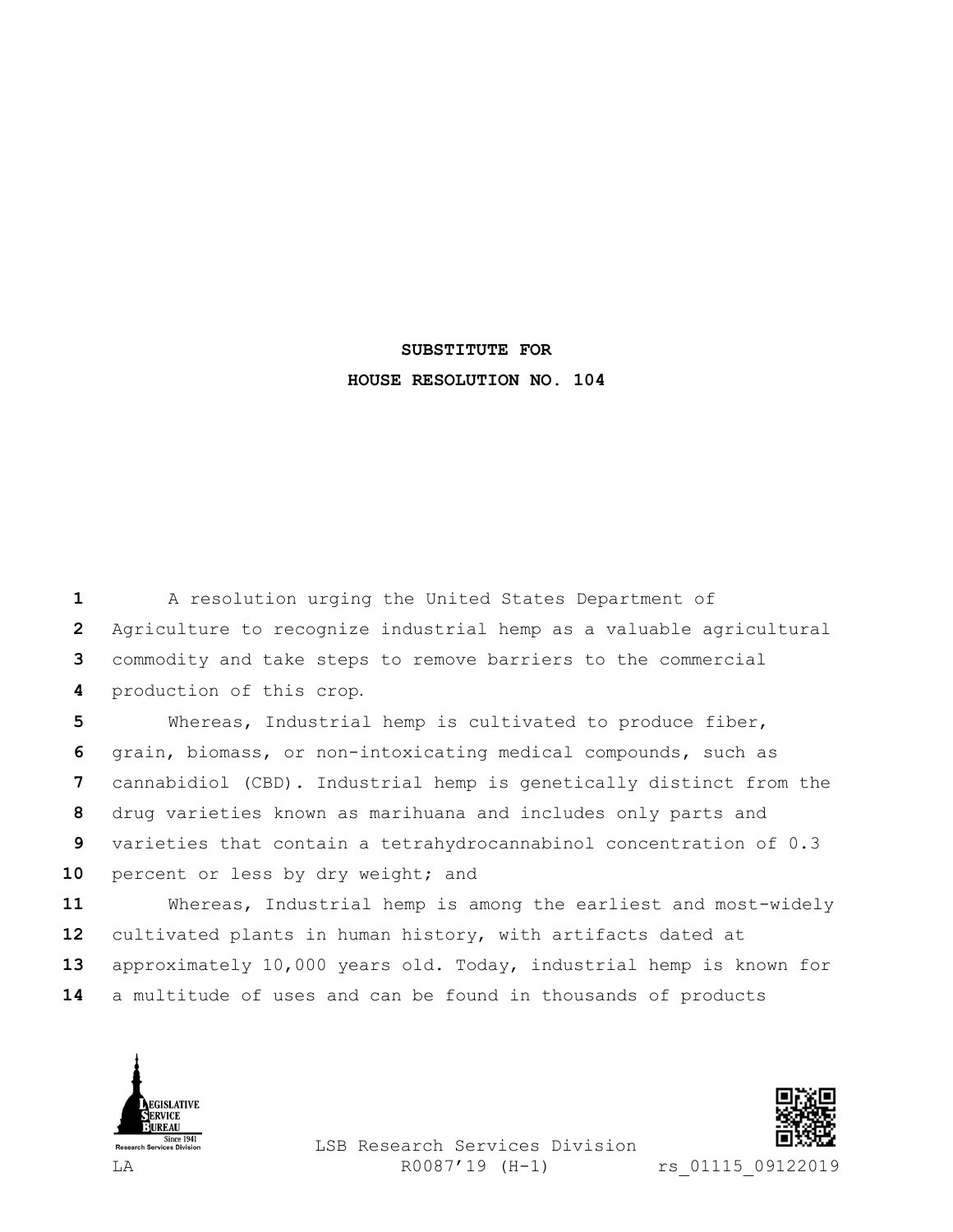including textiles, fibers, biodegradable plastics, cosmetics, food, and oil extracts; and

 Whereas, Industrial hemp has played a crucial role in the development of the United States, providing raw material for the manufacture of rope, sail canvas, textiles and paper in the 18th and 19th centuries. Increased availability of other industrial fibers combined with concerns about marihuana abuse led to a gradual prohibition of cannabis cultivation in the United States. By the mid-1930s cannabis was regulated as a drug across the country and effectively outlawed by the federal Marihuana Tax Act of 1937; and

 Whereas, In recent years reduced regulations at the federal level have created opportunities to revitalize this valuable commodity. After nearly 80 years of federal restriction, the 2014 Farm Bill permitted regulated research by state governments or universities on this valuable agricultural commodity, and, later, the 2018 Farm Bill legalized commercial production of industrial 18 hemp in all 50 states; and

 Whereas, In 2019, Michigan began an agricultural pilot program to study the growth, cultivation, and marketing of industrial hemp, as authorized by the 2014 Farm Bill. To date, 547 grower registrations and 403 processor-handler licenses have been issued; and

 Whereas, The United States Department of Agriculture has not yet completed promulgating federal rules for hemp production. Industrial hemp farmers in Michigan continue to operate under emergency guidelines established by the Michigan Department of Agriculture and Rural Development. Uncertainty in processing rules and regulations may stymie an important economic opportunity that